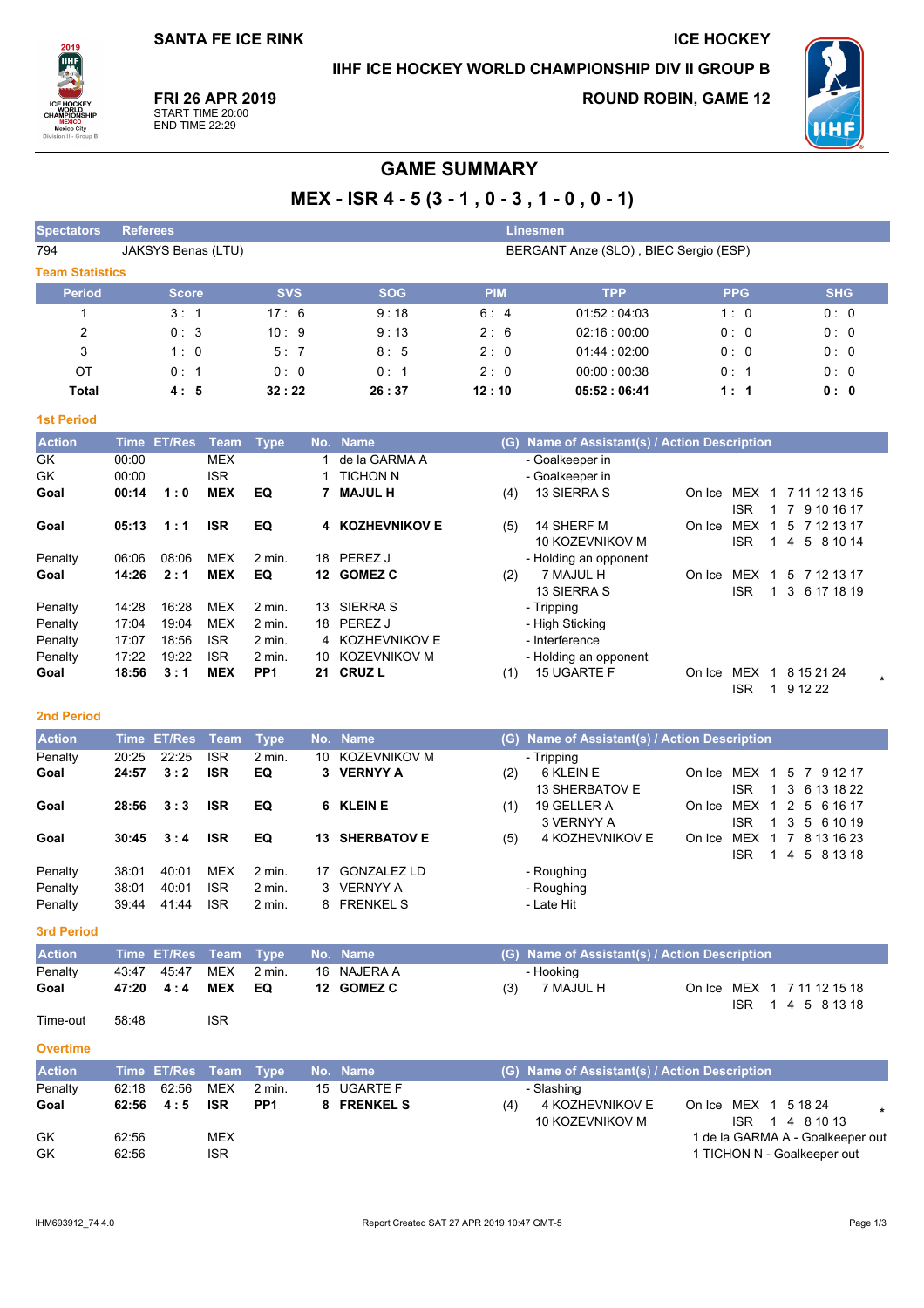### IIHF ICE HOCKEY WORLD CHAMPIONSHIP DIV II GROUP B

Team: ISR - Israel



FRI 26 APR 2019 START TIME 20:00<br>END TIME 22:29

## **ROUND ROBIN, GAME 12**

**ICE HOCKEY** 



### **Goalkeeper Records**

### Team: MEX - Mexico

| No. Name                | SOG SVS | <b>MIP</b> | I No. Name             |    | SOG SVS | <b>MIP</b> |
|-------------------------|---------|------------|------------------------|----|---------|------------|
| de la GARMA Andres      | 32      | 62.56      | 1 TICHON Nir           | 26 | 22      | 62:56      |
| 25 de la VEGA Sebastian |         |            | 20 REISINGER Yehonatan |    |         |            |

### **Game Statistics**

Team : ISR (white)

| Team: MEX (green)               |                              |   |                |                      |                |              |                |          |        |                  |                |                |             |                |             |
|---------------------------------|------------------------------|---|----------------|----------------------|----------------|--------------|----------------|----------|--------|------------------|----------------|----------------|-------------|----------------|-------------|
| Head Coach: de la GARMA Diego   |                              |   |                | <b>Shots on Goal</b> |                |              |                |          |        |                  |                |                |             |                |             |
| No. Pos.                        | <b>Name</b>                  | G | Α              | P                    | <b>PIM</b>     | FO+          | FO-            | $FO+/-$  | FO%    |                  | $\overline{2}$ | 3 <sup>1</sup> | <b>OT</b>   | <b>TS</b>      | $+/-$       |
| 7 F                             | <b>MAJUL Hector</b>          |   | $\overline{2}$ | 3                    | 0              | 0            |                | $-1$     | 0.00   | 2                | 2              | 3              | 0           | $\overline{7}$ | $\mathbf 0$ |
| D<br>11                         | <b>HAGERMAN Gonzalo</b>      | 0 | 0              | 0                    | 0              | 0            | 0              | $\Omega$ | 0.00   |                  | 0              | 0              | 0           |                | $+2$        |
| $\mathsf{F}$<br>12 <sup>°</sup> | <b>GOMEZ Carlos</b>          | 2 | $\mathbf 0$    | 2                    | 0              | 1            |                | 0        | 50.00  |                  | 0              | $\overline{2}$ | $\mathbf 0$ | 3              | $+1$        |
| F<br>13                         | SIERRA Santiago +A           | 0 | $\overline{2}$ | $\overline{2}$       | $\overline{c}$ | 12           | 18             | $-6$     | 40.00  | 0                | 0              | 1              | $\mathbf 0$ | $\mathbf{1}$   | $\mathbf 0$ |
| D<br>15                         | UGARTE Fernando +C           | 0 |                |                      | $\overline{2}$ | $\Omega$     | $\Omega$       | $\Omega$ | 0.00   | 0                | $\overline{2}$ | $\mathbf 0$    | $\Omega$    | $\overline{2}$ | $+2$        |
| D<br>5                          | <b>COLAS Miguel</b>          | 0 | $\Omega$       | 0                    | 0              | 0            | 0              | $\Omega$ | 0.00   |                  |                | 0              | 0           | $\overline{2}$ | $-2$        |
| D<br>17                         | <b>GONZALEZ Luis David</b>   | 0 | 0              | $\mathbf 0$          | 2              | $\mathbf 0$  | $\mathbf 0$    | 0        | 0.00   | 0                | 0              | 0              | $\mathbf 0$ | $\mathbf 0$    | $-2$        |
| F<br>18                         | PEREZ Jorge +A               | 0 | $\Omega$       | $\Omega$             | $\overline{4}$ | 10           | 15             | $-5$     | 40.00  | 1                | 2              | 1              | $\Omega$    | 4              | $+1$        |
| F<br>21                         | <b>CRUZ Luis</b>             |   | 0              |                      | 0              | 0            | 0              | 0        | 0.00   | $\boldsymbol{2}$ |                | 0              | 0           | 3              | 0           |
| 24 F                            | <b>CARRERO</b> Hector        | 0 | $\Omega$       | $\Omega$             | $\Omega$       | $\mathbf 0$  | $\overline{2}$ | $-2$     | 0.00   | 1                | $\Omega$       | $\Omega$       | $\Omega$    | $\mathbf 1$    | 0           |
| 3 F                             | CHAVEZ Tyler                 | 0 | $\Omega$       | 0                    | 0              | 1            | 0              | 1        | 100.00 | 0                | 1              | 1              | 0           | $\overline{2}$ | 0           |
| D<br>8                          | de la VEGA Luis Alberto (BP) | 0 | 0              | 0                    | 0              | 0            | 0              | 0        | 0.00   | 0                | 0              | 0              | 0           | 0              | $-1$        |
| F<br>9                          | <b>BENABIB Alan</b>          | 0 | $\Omega$       | $\Omega$             | 0              | $\mathbf{1}$ |                | $-6$     | 12.50  | 0                | $\Omega$       | $\Omega$       | 0           | 0              | $-1$        |
| F<br>19                         | <b>SMITHERS Christian</b>    | 0 | 0              | 0                    | 0              | 0            | 0              | 0        | 0.00   | 0                | 0              | 0              | 0           | 0              | 0           |
| D<br>23                         | ORTIZ Jorge                  | 0 | $\Omega$       | $\Omega$             | $\Omega$       | 0            | $\Omega$       | $\Omega$ | 0.00   | 0                | $\Omega$       | 0              | $\Omega$    | $\mathbf 0$    | $-1$        |
| 2 F                             | RAMIREZ Julian               | 0 | $\Omega$       | $\Omega$             | 0              | 0            | 0              | $\Omega$ | 0.00   | 0                | 0              | 0              | 0           | 0              | $-1$        |
| F<br>6                          | <b>LINARES Diego</b>         | 0 | 0              | 0                    | 0              | 0            | 0              | 0        | 0.00   | 0                | 0              | 0              | 0           | 0              | $-1$        |
| D<br>10                         | <b>DUENAS Jorge</b>          | 0 | $\Omega$       | $\Omega$             | $\Omega$       | 0            | $\Omega$       | $\Omega$ | 0.00   | $\Omega$         | $\Omega$       | $\Omega$       | $\Omega$    | $\mathbf 0$    | 0           |
| F<br>16                         | <b>NAJERA Antonio</b>        | 0 | 0              | 0                    | 2              |              | 3              | $-2$     | 25.00  | 0                | 0              | 0              | 0           | 0              | $-2$        |
| 1 GK                            | de la GARMA Andres           | 0 | $\Omega$       | $\Omega$             | $\Omega$       |              |                |          |        | $\Omega$         | 0              | 0              | $\Omega$    | $\Omega$       |             |
| 25 GK                           | de la VEGA Sebastian         | 0 | 0              | 0                    | 0              |              |                |          |        | 0                | 0              | 0              | 0           | 0              |             |
| Total                           |                              | 4 | 5              | 9                    | 12             | 26           | 47             | $-21$    | 35.62  | 9                | 9              | 8              | 0           | 26             |             |

|                   | <b>Head Coach: HOLIK Robert</b> |          |          |                |                |             |              |          |       |                | <b>Shots on Goal</b> |                |             |                |             |
|-------------------|---------------------------------|----------|----------|----------------|----------------|-------------|--------------|----------|-------|----------------|----------------------|----------------|-------------|----------------|-------------|
| No. Pos.          | <b>Name</b>                     | G        | A        | P              | <b>PIM</b>     | $FO+$       | FO-          | $FO+/-$  | FO%   |                | $\overline{2}$       | 3 <sup>1</sup> | <b>OT</b>   | <b>TS</b>      | $+/-$       |
| 5 D               | MOSTOVOY Itay                   | 0        | $\Omega$ | $\Omega$       | $\mathbf{0}$   | 0           | 0            | 0        | 0.00  | $\mathbf{1}$   | 1                    | 0              | 0           | $\overline{2}$ | $+2$        |
| 7 F               | AHARONOVICH Roey +A             | 0        | 0        | 0              | 0              | $\Omega$    |              | -1       | 0.00  | 3              | 1                    | 0              | $\Omega$    | 4              | $-1$        |
| F<br>9            | <b>MAZOUR Daniel</b>            | 0        | 0        | $\Omega$       | 0              | 18          |              | 11       | 72.00 | 5              | 1                    | 0              | 0           | 6              | $-1$        |
| 16 F              | <b>BEN TOV Itay</b>             | 0        | $\Omega$ | $\Omega$       | $\Omega$       | $\mathbf 0$ | 0            | $\Omega$ | 0.00  | 1              | 0                    | $\Omega$       | $\mathbf 0$ | $\mathbf{1}$   | $-1$        |
| 18 D              | SPIVAK Daniel +A                | 0        | 0        | $\mathbf 0$    | $\Omega$       | 0           | $\Omega$     | 0        | 0.00  | 1              |                      |                | $\mathbf 0$ | 3              | $\mathbf 0$ |
| 4 D               | KOZHEVNIKOV Evgeni              |          | 2        | 3              | 2              | 7           | 2            | 5        | 77.78 | 2              | 2                    | 0              | 0           | 4              | $+1$        |
| 8 F               | <b>FRENKEL Sergei</b>           |          | 0        |                | $\overline{2}$ | 0           | $\Omega$     | 0        | 0.00  | 1              | 0                    | 0              | 1           | $\overline{2}$ | $+1$        |
| D<br>10           | <b>KOZEVNIKOV Michael</b>       | 0        | 2        | $\overline{2}$ | 4              | $\mathbf 0$ | $\Omega$     | 0        | 0.00  | $\overline{c}$ | $\mathbf{1}$         | $\mathbf 0$    | 0           | 3              | $+1$        |
| F<br>13           | SHERBATOV Eliezer +C            |          | 1        | $\overline{2}$ | $\mathbf 0$    | 12          | 12           | 0        | 50.00 | 0              | 3                    | $\overline{2}$ | $\mathbf 0$ | 5              | $+1$        |
| 22 D              | <b>HOFFMAN Dan</b>              | 0        | 0        | $\Omega$       | $\Omega$       | $\mathbf 0$ | 0            | 0        | 0.00  | $\mathbf 0$    | $\mathbf{0}$         | $\Omega$       | 0           | 0              | $+1$        |
| 3 F               | <b>VERNYY Artem</b>             |          |          | 2              | 2              | 0           | 0            | 0        | 0.00  | 0              | 1                    | 0              | 0           | 1              | $+1$        |
| $\mathsf{F}$<br>6 | KLEIN Elie (BP)                 |          |          | $\overline{2}$ | $\Omega$       | 0           | $\Omega$     | 0        | 0.00  | $\mathbf 0$    | $\overline{2}$       | 1              | $\mathbf 0$ | 3              | $+1$        |
| 12 D              | <b>AHARONOVICH Tomer</b>        | 0        | 0        | 0              | 0              | 0           | 0            | 0        | 0.00  | $\overline{2}$ | 0                    |                | $\mathbf 0$ | 3              | $\mathbf 0$ |
| 17 D              | <b>ROSENTHAL Yuval</b>          | 0        | 0        | $\Omega$       | $\Omega$       | $\Omega$    | 0            | 0        | 0.00  | $\Omega$       | 0                    | $\mathbf{0}$   | $\Omega$    | $\Omega$       | $-2$        |
| 19 F              | <b>GELLER Avishai</b>           | 0        | 1        |                | $\Omega$       | 10          | 4            | 6        | 71.43 | $\mathbf 0$    | 0                    | 0              | $\mathbf 0$ | $\mathbf 0$    | $\pmb{0}$   |
| 2D                | <b>MALACHI Kai</b>              | 0        | 0        | 0              | 0              | 0           | 0            | 0        | 0.00  | 0              | 0                    | 0              | 0           | 0              | 0           |
| 11 D              | <b>MAARAVI Shai</b>             | 0        | 0        | $\Omega$       | $\mathbf 0$    | 0           | $\Omega$     | 0        | 0.00  | $\mathbf 0$    | $\mathbf 0$          | 0              | $\mathbf 0$ | $\mathbf 0$    | 0           |
| F<br>14           | <b>SHERF Maor</b>               | 0        |          |                | $\Omega$       | $\mathbf 0$ | <sup>0</sup> | 0        | 0.00  | 0              | $\Omega$             | $\Omega$       | $\Omega$    | $\mathbf 0$    | $+1$        |
| F<br>15           | <b>GREENBERG Joshua</b>         | 0        | 0        | 0              | $\mathbf 0$    | 0           | 0            | 0        | 0.00  | 0              | 0                    | 0              | $\mathbf 0$ | $\mathbf 0$    | 0           |
| 24 F              | <b>HALPERT Yuval</b>            | $\Omega$ | 0        | $\Omega$       | $\Omega$       | $\Omega$    | $\Omega$     | 0        | 0.00  | $\mathbf 0$    | 0                    | $\Omega$       | $\Omega$    | $\mathbf 0$    | $\mathbf 0$ |
| 1 GK              | <b>TICHON Nir</b>               | 0        | 0        | 0              | 0              |             |              |          |       | 0              | 0                    | 0              | 0           | 0              |             |
| 20 GK             | REISINGER Yehonatan             | 0        | 0        | 0              | 0              |             |              |          |       | 0              | 0                    | 0              | 0           | 0              |             |
| <b>Total</b>      |                                 | 5        | 9        | 14             | 10             | 47          | 26           | 21       | 64.38 | 18             | 13                   | 5              | 1           | 37             |             |